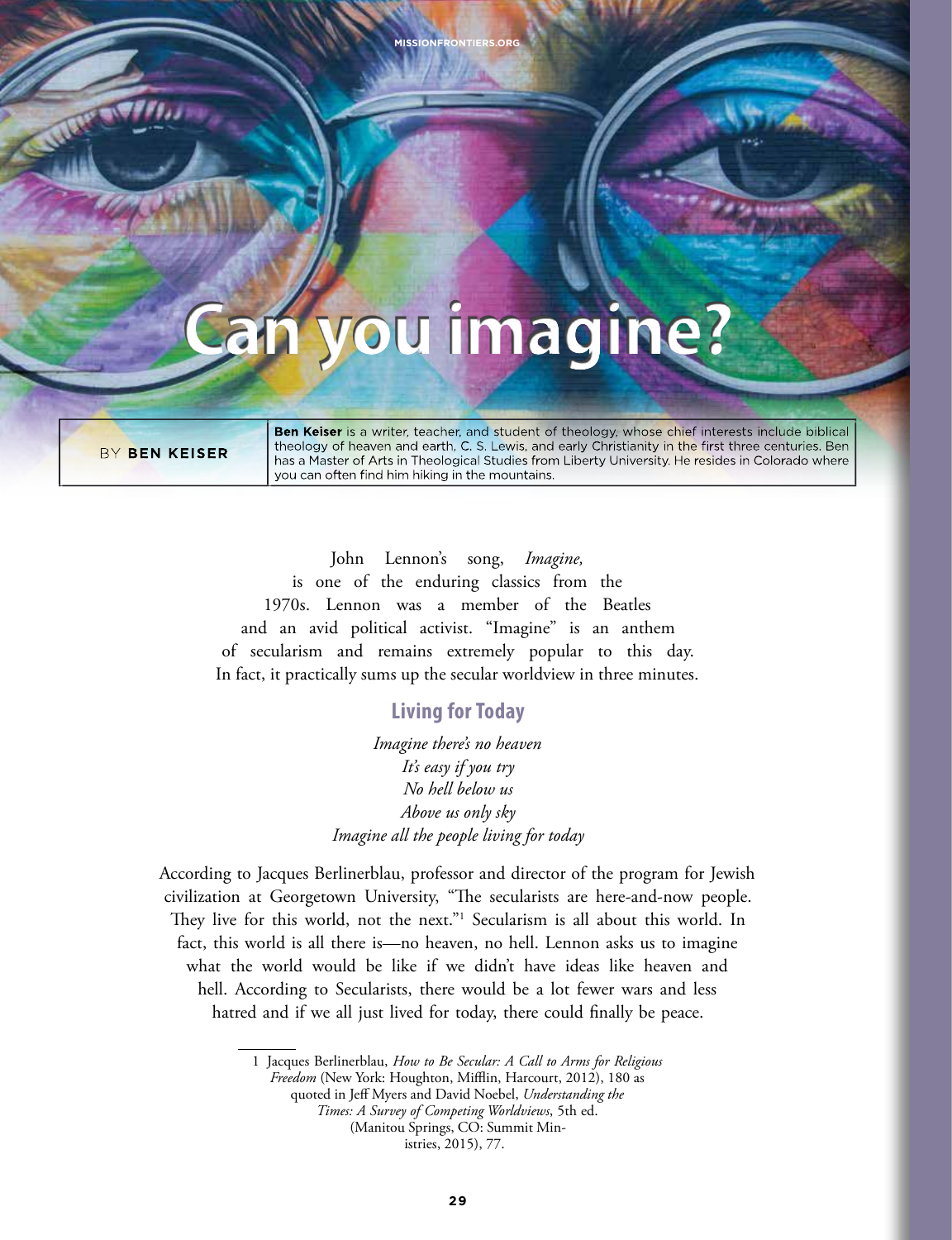**30**

**God's world is not an evil place, it is a broken place that God is going to restore.**

While Christians disagree with this view, we can admit that some Christians have been "so heavenly minded that they were no earthly good." As Christians, we cannot deny the doctrines of heaven and hell, but we often get confused in how we think about those concepts.<sup>2</sup> We imagine heaven as the final destination where we will escape from the evil world. But Genesis 1-2 tells us that God created a good world of order and beauty. He created humans to live in relationship with him and set them about the task of bringing more of his goodness and beauty into the world. God's world is not an evil place, it is a broken place that God is going to restore.

Revelation 21-22 is a vision of heaven and earth finally uniting. God isn't going to discard the world; He's going to redeem and remake it. Our final hope is not in the clouds, but here in God's restored world, when heaven and earth are unified as the kingdom of God.

## **Living Life in Peace**

*Imagine there's no countries It isn't hard to do Nothing to kill or die for And no religion too Imagine all the people living life in peace*

Secularism ultimately envisions a kind of utopia where humans, working together without the interference of God or religion, can create a world of peace and harmony. Lennon's vision sounds wonderful, but it is a denial of the sin nature in human beings. Since the fall in Genesis 3, all people have inherited a sin nature (Rom. 5:12), which means that left to our own devices we will look to our own interests.

2 Since Lennon's song is about a utopian vision, which is a kind of heaven, we will focus only on our ideas about heaven in this article. For an interesting discussion of Hell, see Tim Keller's *The Reason for God* and Jeff Myer's *Understanding the Faith*.

**The heaven we imagine Scripture speaks of) will God's kingdom is finally the world is living toge his just rule.**